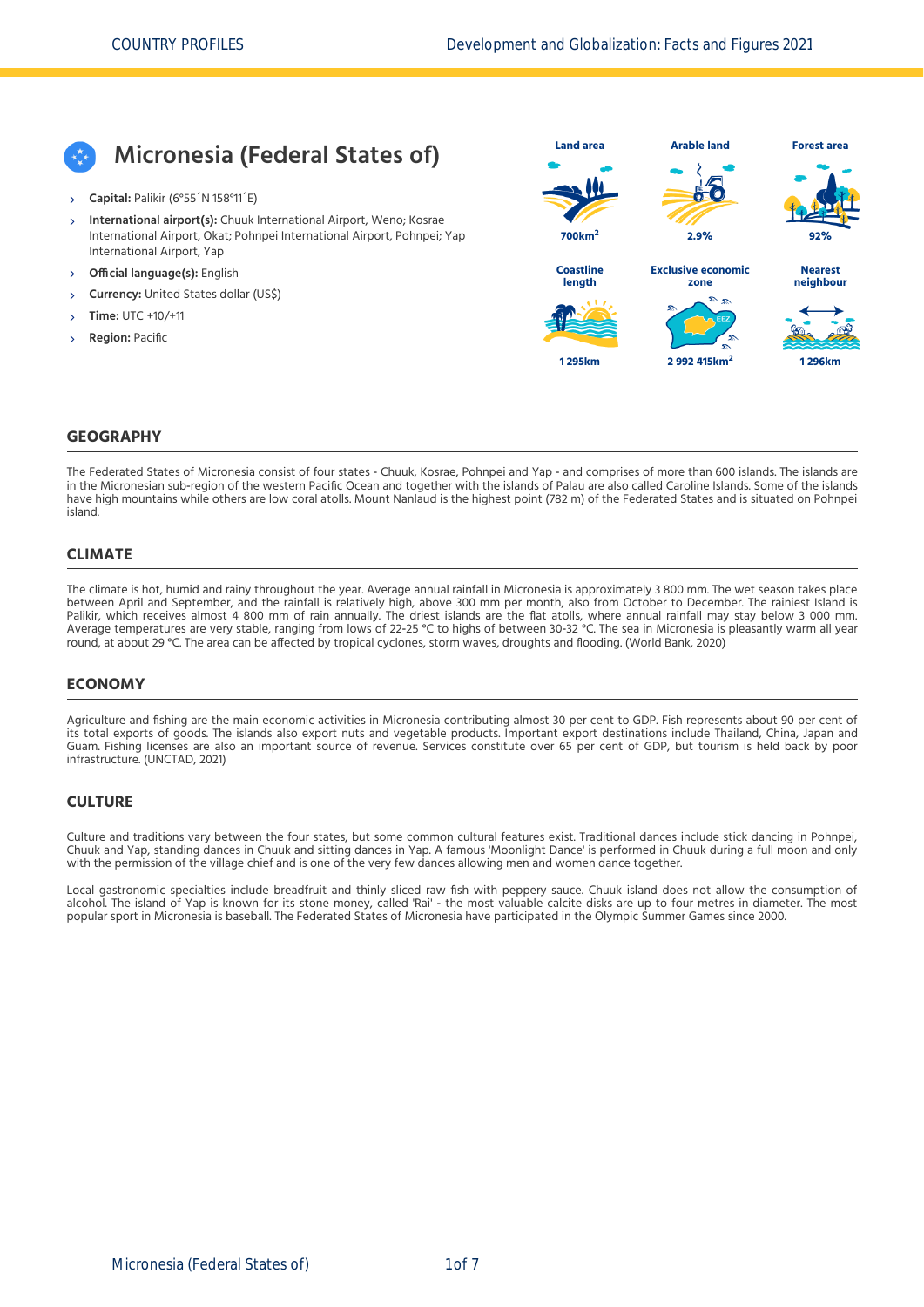#### **ECONOMIC TRENDS**

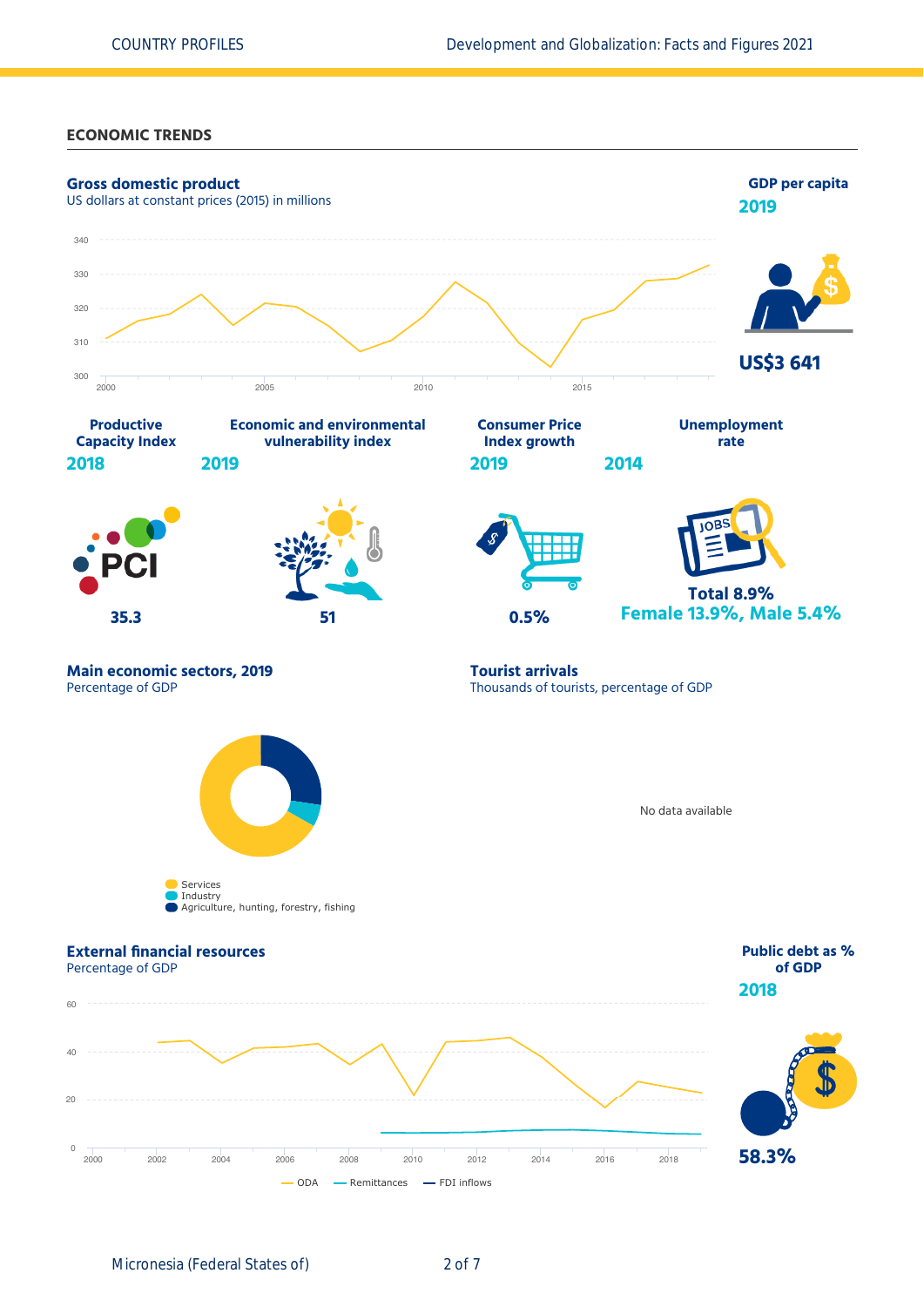# **MARITIME TRANSPORT**

#### **Fleet size**

| Number of ships      |      |      |  |  |  |  |
|----------------------|------|------|--|--|--|--|
| Ship type            | 2011 | 2019 |  |  |  |  |
| <b>Total fleet</b>   | 1407 | 1407 |  |  |  |  |
| Oil tankers          | 264  | 266  |  |  |  |  |
| <b>Bulk carriers</b> | 311  | 333  |  |  |  |  |
| General cargo        | 161  | 77   |  |  |  |  |
| Container ships      | 52   | 49   |  |  |  |  |
| Other types of ships | 619  | 682  |  |  |  |  |

# Ranked by 2019 data within SIDS group Indicators 2019 SIDS Ranking

| Number of port calls         | 73   | 33 |
|------------------------------|------|----|
| Median time in port (days)   | n    | 31 |
| Average age of vessels       | 22   |    |
| Average size (GT) of vessels | 4352 | ٦Δ |
|                              |      |    |



**Container port throuput**

# **25 234 TEU**

# **Bilateral connectivity index, 2019**

Top 5 partners



**Liner shipping connectivity index** Maximum China Q1 2006=100

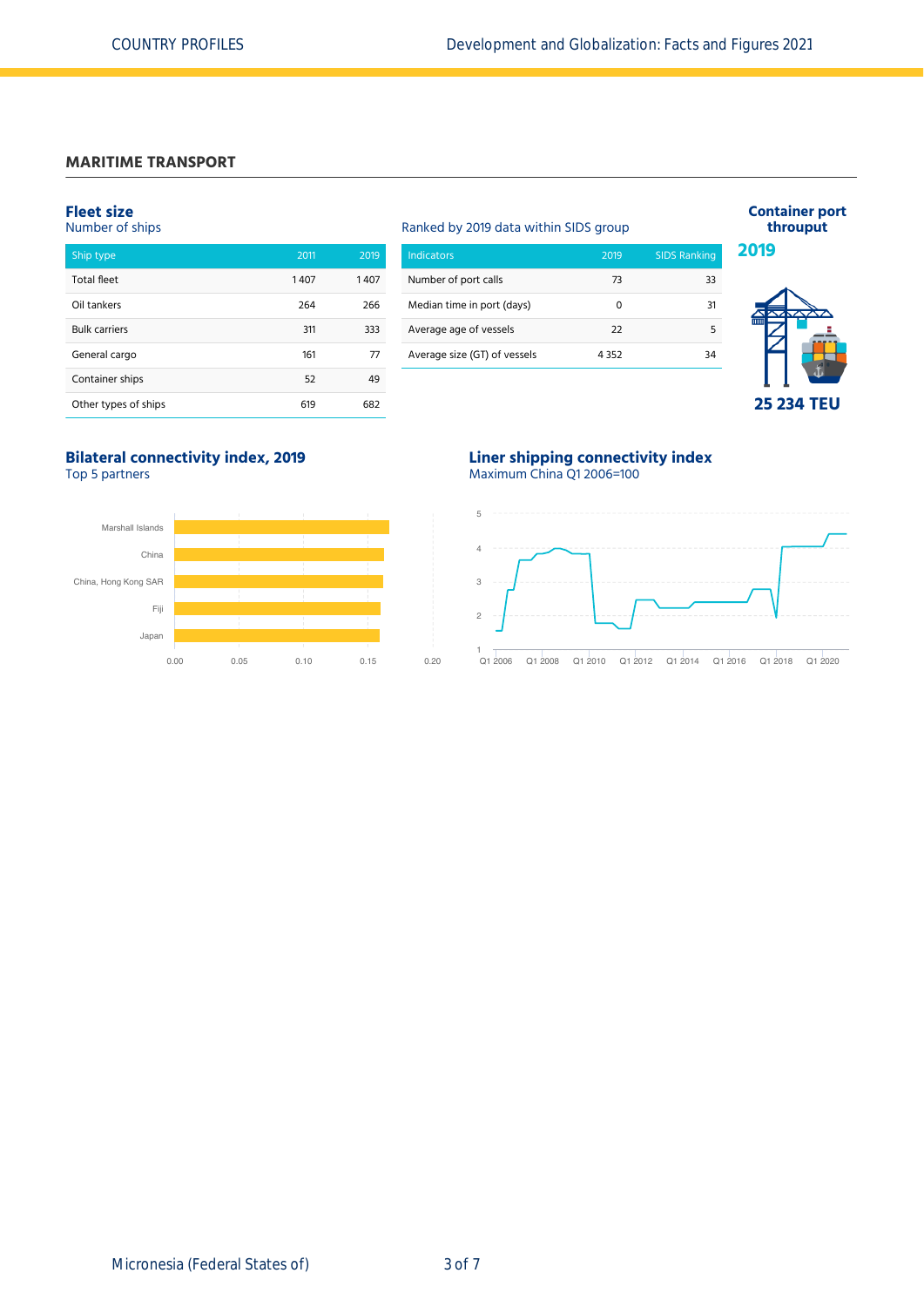# **POPULATION**

#### **Total population**

Thousands of people, share of urban population



**Life expectancy**

**68 years**

# **Population development indicators**

| Indicators                                    | Period               | Value |  |
|-----------------------------------------------|----------------------|-------|--|
| Poverty headcount (% of population)           | $\ddot{\phantom{a}}$ |       |  |
| Human development index                       | 2018                 | 0.6   |  |
| Human assets index                            | 2020                 | 88    |  |
| Adult literacy rate (15+ years, both sexes %) |                      |       |  |
| Gender inequality index                       | 2010                 | 0.8   |  |



**Population**

**per km<sup>2</sup>**



**Dependency ratio**

# **Age structure by gender, 2019**

Percentage of total population

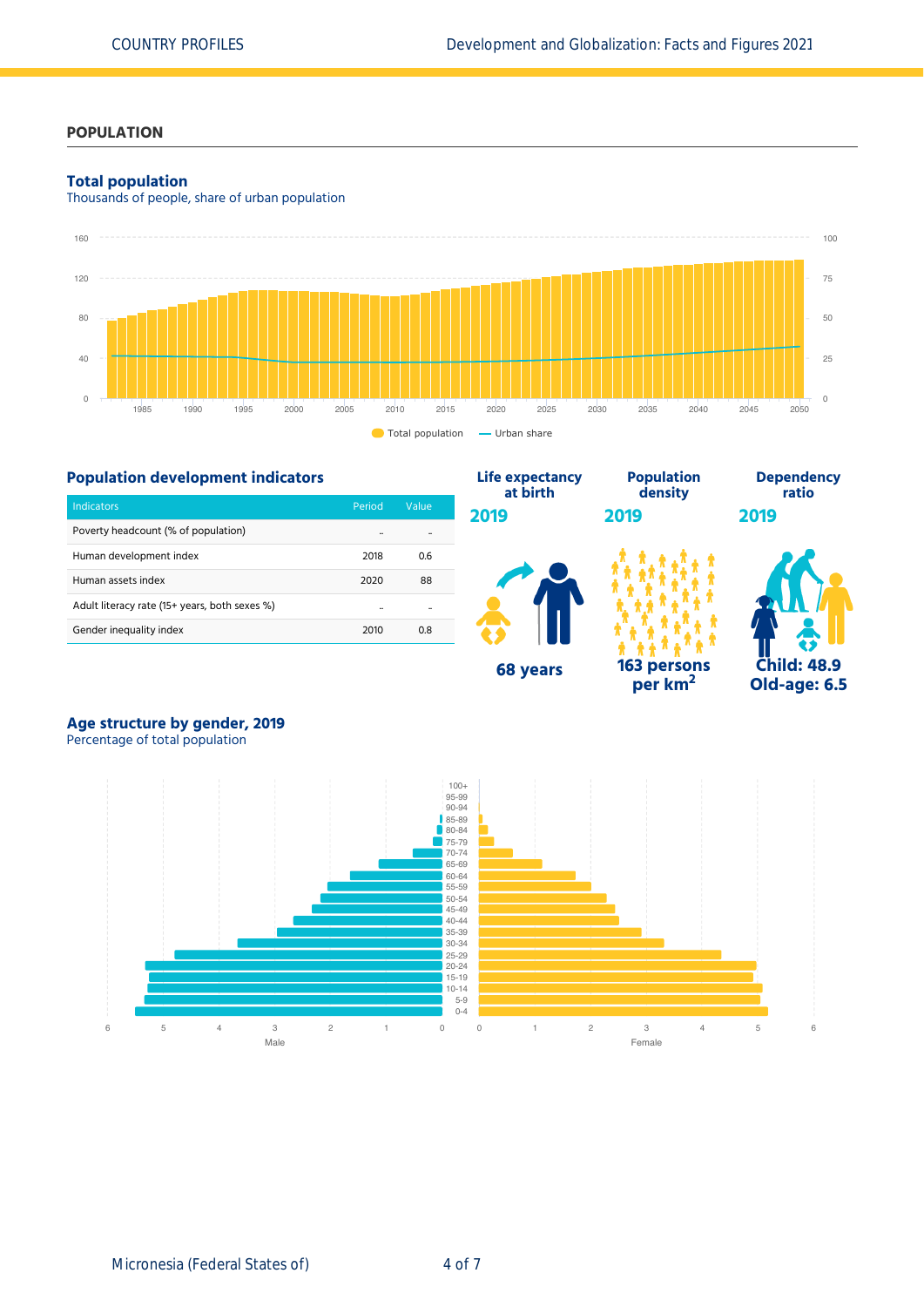# **INTERNATIONAL TRADE**

## **Merchandise and services trade**

US dollars in millions

| <b>Indicators</b>   | 2005 | 2010 | 2015 | 2019 | 2019 (% of GDP) |
|---------------------|------|------|------|------|-----------------|
| Merchandise exports | 19   | 30   | 40   | 49   | 11.8            |
| Merchandise imports | 130  | 168  | 160  | 195  | 47.1            |
| Services exports    | 19   | 35   | 46   | 0    | 0               |
| Services imports    | 60   | 80   | 80   | 0    |                 |
|                     |      |      |      |      |                 |



# **Top 5 partners in merchandise trade, 2019**

Exports in millions US dollars



#### **Merchandise exports by product group, 2019**



## **Services exports by category, 2019**

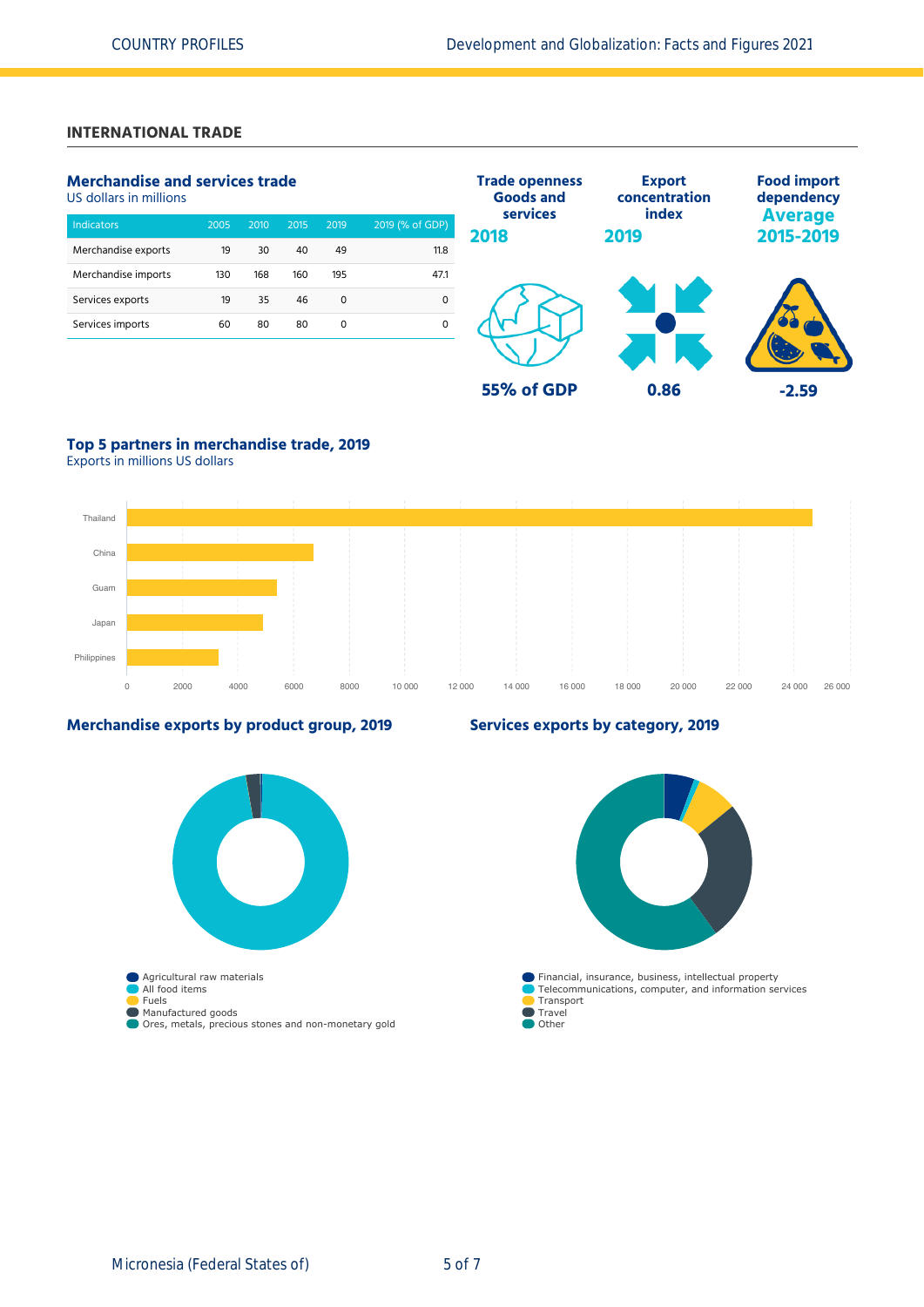#### **ENVIRONMENT**



# **INFORMATION AND COMMUNICATIONS TECHNOLOGY**